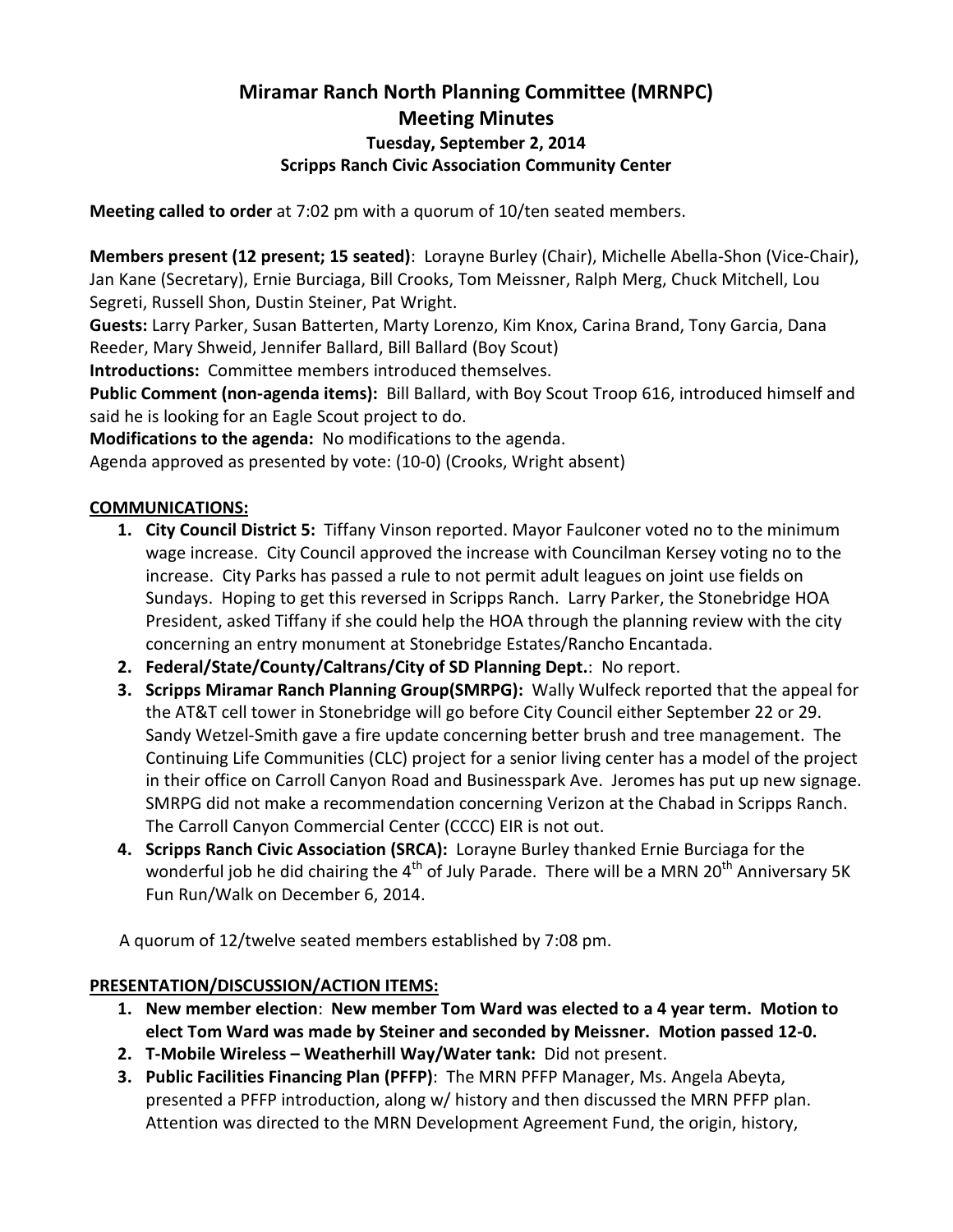examples of past expenses and current balances. The status of the developer agreement funds and Ms. Abeyta's PFFP report is attached.

Wally Wulfeck asked about the PFFP for Rancho Encantada (RE). RE is an FBA community with 928 units/homes. The community plan utilizes the Rancho Encantada Precise Plan.

4. Speed limit change on Stonebridge Pkwy: City of San Diego Traffic Engineering Dept. requested a recommendation on a speed limit change, from 35mph to 30mph, on the Stonebridge Parkway between Old Creek Road and Cobble Creek Lane. A recent speed survey concluded that the roadway segment speed, for the eastbound and westbound directions of traffic, can be lowered to 30 miles per hour in order to remain radar enforceable. The City recommended changing the speed limit in both directions to 30 miles per hour.

Susan Batterten (RE/Stonebridge resident, Stockwood Cove Lane) provided comment: Supports reduction of 30 mph speed limit. Children in area. 150 families nearby.

Larry Parker (RE/Stonebridge resident, Mission Preserve Place) provided comment: Supports the current speed limit of 35 mph. Currently in place for the roadway segment are 25 mph speed limit flashers when children are present.

Marty Lorenzo (RE/Stonebridge resident, Mission Preserve Place) provided comment: Supports reduction of 30 mph. Traffic control issues in Stonebridge area. Suggests stop sign placement at Big Canyon Lane.

Carina Brand (RE/Stonebridge resident, Mission Preserve Place) provided comment: Supports the current speed limit of 35 mph. 25mph flashers, when children are present are already in place.

A motion was made by Crooks with a second by Burciaga to recommend a decrease of the speed limit to 30 mph. The motion did not pass 5-6-1. (For: Burciaga, Abella-Shon, Shon, Crooks, Wright; Against: Burley, Meissner, Merg, Mitchell, Segreti, Steiner; Abstentions: Jan Kane)

A motion was made by Messiner with a second by Mitchell to recommend keeping the speed limit at 35 mph. The motion passed 8-4-0. (For: Kane, Steiner, Mitchell, Messiner, Merg, Burley, Segreti, Burciaga; Against: Abella-Shon, Shon, Crooks, Wright; Abstentions: none)

5. SDG&E Sycamore-PQ 230-kV Transmission Line Project: The public scoping period for the San Diego Gas & Electric Sycamore-Penasquitos 230-kV Transmission Line Project began on Monday, August  $18<sup>th</sup>$  and ends on Tuesday, September  $16<sup>th</sup>$ . All comments on potential environmental issues and potential alternatives to the proposed project during the scoping are encouraged to be submitted. Lorayne and Wally Wulfeck (Chair, SMRPG) attended the August 25<sup>th</sup> scoping presentation meeting. Lorayne submitted several comments at the scoping meeting for input. SDG&E will be making a future presentation to MRNPC. Information is available on the MRNPC webpage. MRN resident, Jennifer Ballard, expressed